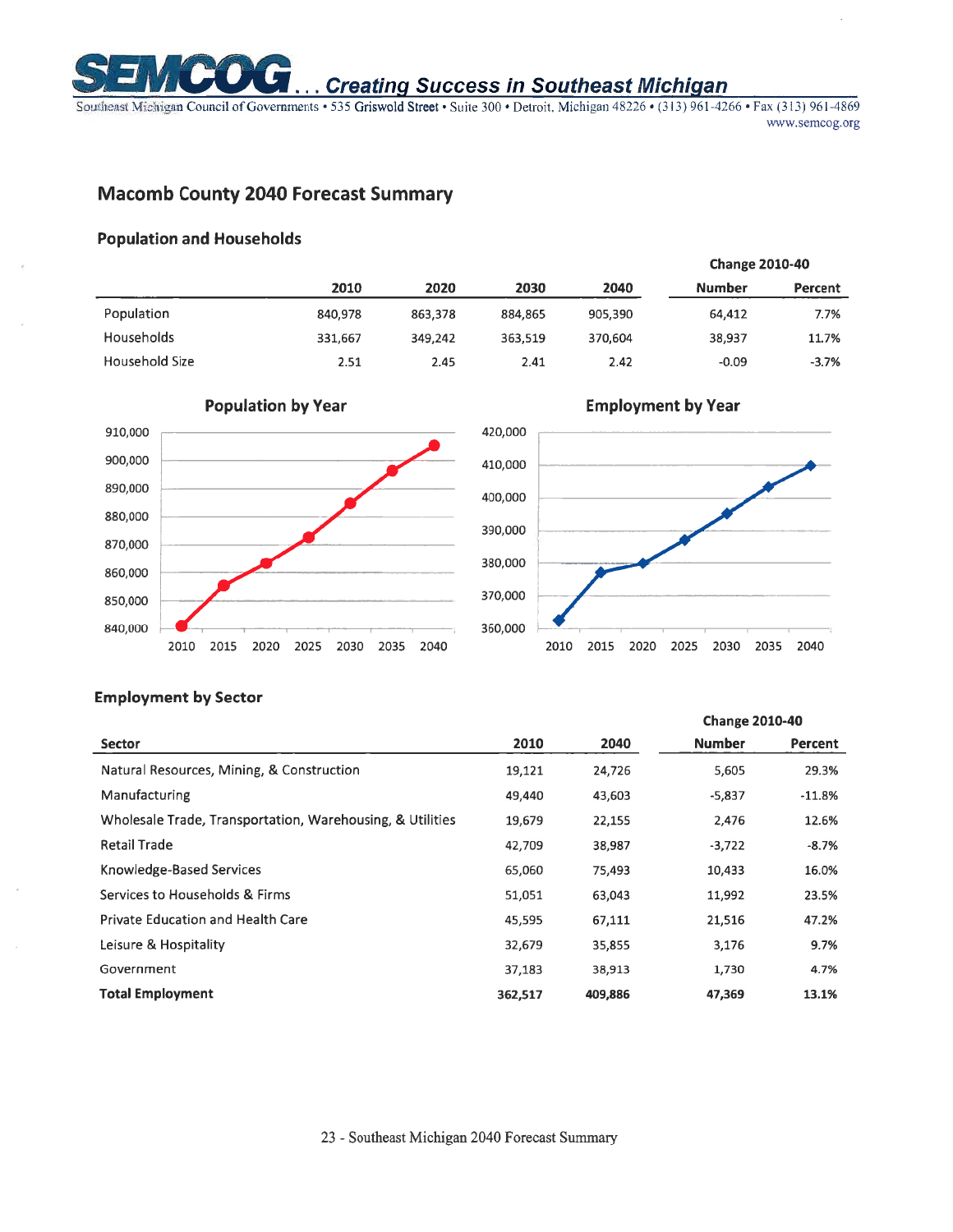

Southeast Michigan Council of Governments . 535 Griswold Street . Suite 300 . Detroit, Michigan 48226 . (313) 961-4266 . Fax (313) 961-4869 www.semcog.org

# **2040 Forecast by Community for Macomb County**

|                     |        |         |         |         |         |         |         | <b>Change 2010-40</b> |         |  |
|---------------------|--------|---------|---------|---------|---------|---------|---------|-----------------------|---------|--|
|                     | 2010   | 2015    | 2020    | 2025    | 2030    | 2035    | 2040    | <b>Number</b>         | Percent |  |
| Armada              |        |         |         |         |         |         |         |                       |         |  |
| Population          | 1,730  | 1,794   | 1,779   | 1,771   | 1,758   | 1,733   | 1,731   | 1                     | 0.1%    |  |
| Households          | 607    | 657     | 671     | 674     | 678     | 677     | 677     | 70                    | 11.5%   |  |
| Employment          | 770    | 770     | 749     | 747     | 733     | 750     | 830     | 60                    | 7.8%    |  |
| Armada Twp.         |        |         |         |         |         |         |         |                       |         |  |
| Population          | 3,649  | 3,586   | 3,654   | 3,666   | 3,645   | 3,541   | 3,575   | $-74$                 | $-2.0%$ |  |
| Households          | 1,287  | 1,310   | 1,383   | 1,392   | 1,389   | 1,392   | 1,393   | 106                   | 8.2%    |  |
| Employment          | 897    | 886     | 895     | 927     | 973     | 1,016   | 1,046   | 149                   | 16.6%   |  |
| <b>Bruce Twp.</b>   |        |         |         |         |         |         |         |                       |         |  |
| Population          | 6,947  | 7,515   | 7,813   | 7,779   | 7,872   | 7,996   | 7,985   | 1,038                 | 14.9%   |  |
| Households          | 2,346  | 2,619   | 2,787   | 2,822   | 2,899   | 2,985   | 3,023   | 677                   | 28.9%   |  |
| Employment          | 1,405  | 1,507   | 1,513   | 1,532   | 1,597   | 1,569   | 1,620   | 215                   | 15.3%   |  |
| <b>Center Line</b>  |        |         |         |         |         |         |         |                       |         |  |
| Population          | 8,257  | 8,150   | 8,178   | 8,255   | 8,333   | 8,406   | 8,579   | 322                   | 3.9%    |  |
| Households          | 3,632  | 3,620   | 3,633   | 3,661   | 3,691   | 3,681   | 3,706   | 74                    | 2.0%    |  |
| Employment          | 6,947  | 7,043   | 7,144   | 7,230   | 7,317   | 7,434   | 7,544   | 597                   | 8.6%    |  |
| Chesterfield Twp.   |        |         |         |         |         |         |         |                       |         |  |
| Population          | 43,381 | 44,896  | 47,276  | 49,984  | 51,417  | 53,314  | 54,074  | 10,693                | 24.6%   |  |
| Households          | 16,243 | 17,521  | 19,023  | 20,173  | 20,861  | 21,220  | 21,289  | 5,046                 | 31.1%   |  |
| Employment          | 12,602 | 13,205  | 13,207  | 13,337  | 13,569  | 13,870  | 14,125  | 1,523                 | 12.1%   |  |
| <b>Clinton Twp.</b> |        |         |         |         |         |         |         |                       |         |  |
| Population          | 96,796 | 101,055 | 102,826 | 102,486 | 102,049 | 103,094 | 103,823 | 7,027                 | 7.3%    |  |
| Households          | 42,036 | 43,800  | 44,418  | 44,793  | 44,941  | 45,096  | 45,232  | 3,196                 | 7.6%    |  |
| Employment          | 43,322 | 44,721  | 44,920  | 45,752  | 47,220  | 48,369  | 49,476  | 6,154                 | 14.2%   |  |
| Eastpointe          |        |         |         |         |         |         |         |                       |         |  |
| Population          | 32,442 | 30,948  | 31,556  | 32,779  | 33,650  | 34,213  | 34,467  | 2,025                 | 6.2%    |  |
| Households          | 12,557 | 12,170  | 12,631  | 13,073  | 13,444  | 13,660  | 13,687  | 1,130                 | 9.0%    |  |
| Employment          | 7,803  | 7,844   | 7,856   | 7,861   | 8,080   | 8,067   | 8,274   | 471                   | 6.0%    |  |
| Fraser              |        |         |         |         |         |         |         |                       |         |  |
| Population          | 14,480 | 14,865  | 14,710  | 14,741  | 14,623  | 14,971  | 14,896  | 416                   | 2.9%    |  |
| Households          | 6,105  | 6,261   | 6,300   | 6,354   | 6,425   | 6,520   | 6,560   | 455                   | 7.5%    |  |
| Employment          | 7,654  | 7,834   | 7,897   | 8,061   | 8,212   | 8,284   | 8,233   | 579                   | 7.6%    |  |

24 - Southeast Michigan 2040 Forecast Summary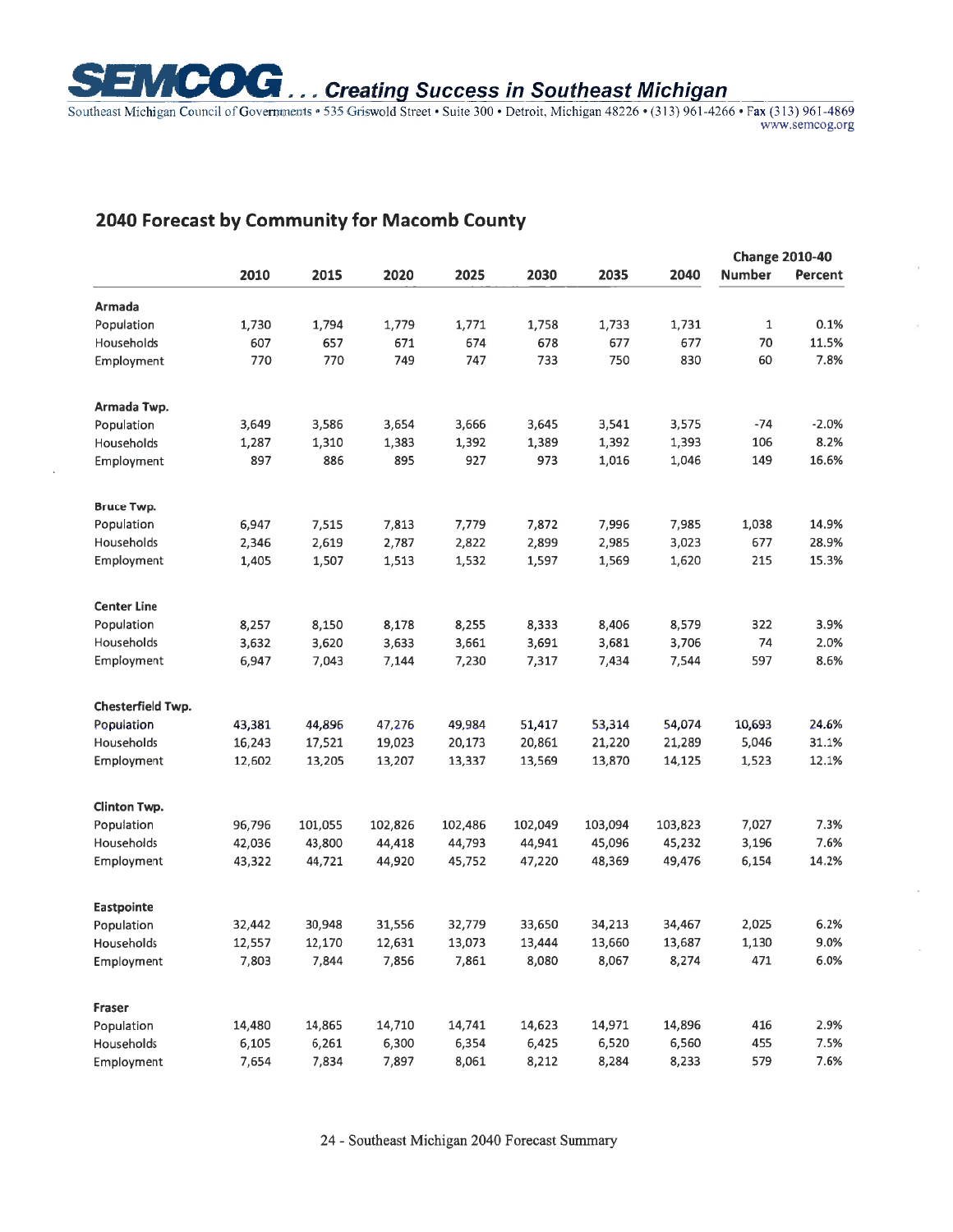

 $\square$  **COG** ... Creating Success in Southeast Michigan Southeast Michigan Council of Governments • 535 Griswold Street • Suite 300 • Detroit, Michigan 48226 • (313) 961-4266 • Fax (313) 961-4869 www.semcog.org

# **2040 Forecast by Community for Macomb County**

|                                      |        |        |        |        |        |        |              | <b>Change 2010-40</b>   |              |
|--------------------------------------|--------|--------|--------|--------|--------|--------|--------------|-------------------------|--------------|
|                                      | 2010   | 2015   | 2020   | 2025   | 2030   | 2035   | 2040         | <b>Number</b>           | Percent      |
| <b>Grosse Pointe Shores (Macomb)</b> |        |        |        |        |        |        |              |                         |              |
| Population                           | 79     | 81     | 85     | 79     | 81     | 82     | 81           | $\overline{\mathbf{c}}$ | 2.5%         |
| Households                           | 39     | 42     | 45     | 42     | 44     | 45     | 45           | 6                       | 15.4%        |
| Employment                           | C      | C      | C      | C      | C      | C      | C            | C                       | C            |
| <b>Harrison Twp.</b>                 |        |        |        |        |        |        |              |                         |              |
| Population                           | 24,587 | 25,703 | 26,623 | 26,286 | 26,907 | 27,758 | 28,111       | 3,524                   | 14.3%        |
| Households                           | 11,128 | 11,533 | 11,798 | 12,080 | 12,395 | 12,577 | 12,683       | 1,555                   | 14.0%        |
| Employment                           | 5,476  | 5,565  | 5,699  | 5,890  | 6,009  | 6,071  | 6,143        | 667                     | 12.2%        |
| Lenox Twp.                           |        |        |        |        |        |        |              |                         |              |
| Population                           | 5,828  | 6,136  | 6,312  | 6,668  | 6,870  | 6,991  | 6,948        | 1,120                   | 19.2%        |
| Households                           | 1,676  | 1,824  | 1,973  | 2,057  | 2,136  | 2,187  | 2,189        | 513                     | 30.6%        |
| Employment                           | 874    | 884    | 889    | 870    | 872    | 903    | 904          | 30                      | 3.4%         |
| Macomb Twp.                          |        |        |        |        |        |        |              |                         |              |
| Population                           | 79,580 | 84,991 | 87,234 | 90,066 | 91,008 | 92,402 | 95,067       | 15,487                  | 19.5%        |
| Households                           | 26,591 | 28,880 | 30,158 | 30,745 | 31,137 | 32,076 | 33,015       | 6,424                   | 24.2%        |
| Employment                           | 10,111 | 10,594 | 10,824 | 11,132 | 11,202 | 11,655 | 11,922       | 1,811                   | 17.9%        |
| <b>Memphis (Macomb)</b>              |        |        |        |        |        |        |              |                         |              |
| Population                           | 823    | 669    | 636    | 642    | 704    | 800    | 770          | $-53$                   | $-6.4%$      |
| Households                           | 328    | 278    | 252    | 261    | 286    | 325    | 332          | 4                       | 1.2%         |
| Employment                           | C      | Ċ      | C      | C      | C      | C      | $\mathsf{C}$ | Ċ                       | $\mathsf{C}$ |
| <b>Mount Clemens</b>                 |        |        |        |        |        |        |              |                         |              |
| Population                           | 16,314 | 16,395 | 16,126 | 15,817 | 15,587 | 15,629 | 15,461       | $-853$                  | $-5.2%$      |
| Households                           | 6,714  | 6,777  | 6,773  | 6,772  | 6,763  | 6,780  | 6,775        | 61                      | 0.9%         |
| Employment                           | 16,601 | 17,162 | 17,272 | 17,823 | 18,123 | 18,566 | 18,752       | 2,151                   | 13.0%        |
| <b>New Baltimore</b>                 |        |        |        |        |        |        |              |                         |              |
| Population                           | 12,084 | 12,581 | 13,340 | 13,681 | 13,913 | 13,977 | 13,848       | 1,764                   | 14.6%        |
| Households                           | 4,434  | 4,650  | 4,977  | 5,159  | 5,260  | 5,311  | 5,324        | 890                     | 20.1%        |
| Employment                           | 2,415  | 2,475  | 2,477  | 2,576  | 2,702  | 2,810  | 2,896        | 481                     | 19.9%        |
| <b>New Haven</b>                     |        |        |        |        |        |        |              |                         |              |
| Population                           | 4,642  | 4,855  | 5,292  | 5,424  | 5,467  | 5,483  | 5,535        | 893                     | 19.2%        |
| Households                           | 1,552  | 1,667  | 1,814  | 1,845  | 1,857  | 1,855  | 1,854        | 302                     | 19.5%        |
| Employment                           | 631    | 685    | 715    | 750    | 758    | 751    | 754          | 123                     | 19.5%        |

25 - Southeast Michigan 2040 Forecast Summary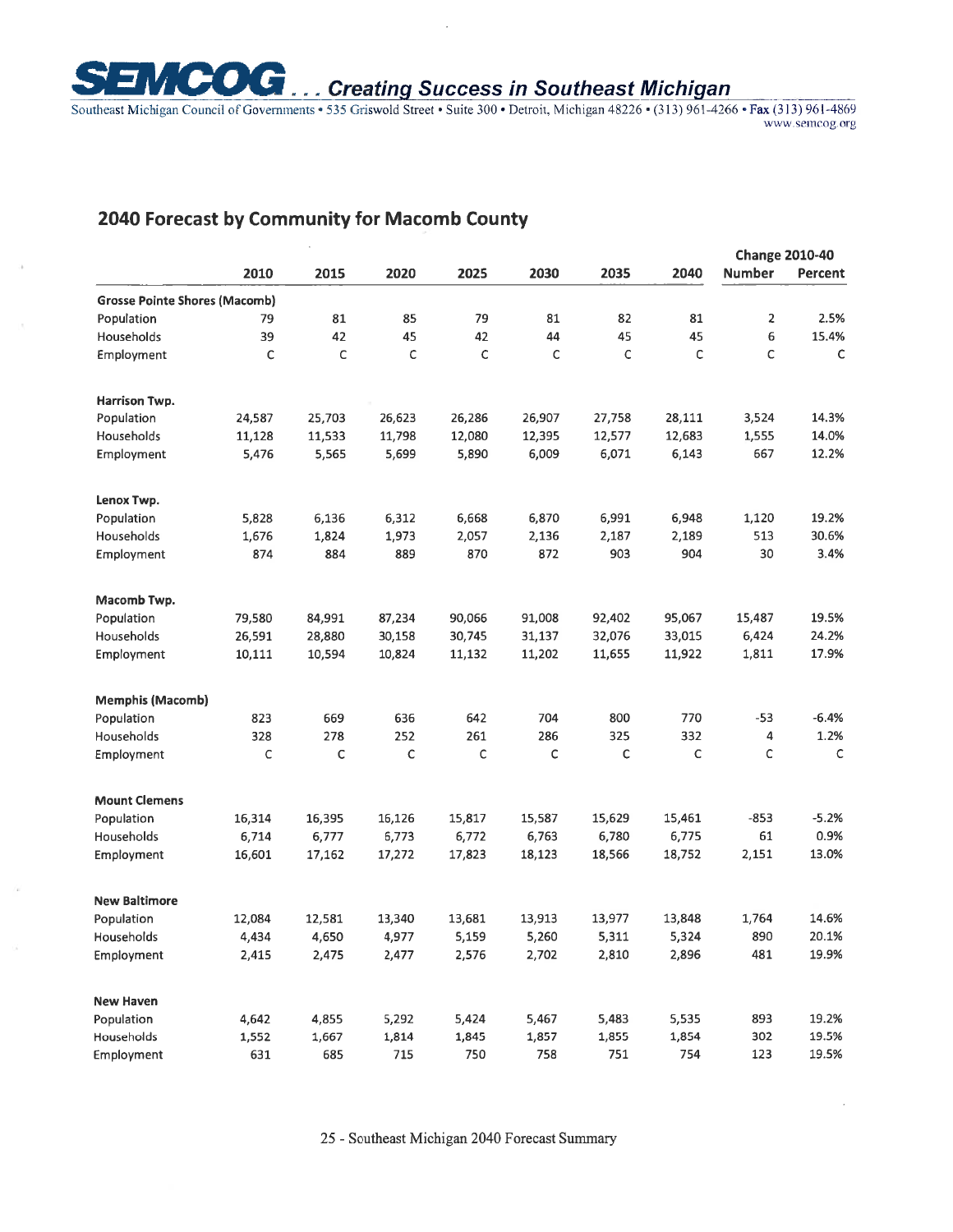**EMCOG** ... Creating Success in Southeast Michigan

Southeast Michigan Council of Governments 535 Griswold Street Suite 300 Detroit, ~Tchi~an 48226 (313) 961-4266 **Fax** (313) 961-4869

# **2040 Forecast by Community for Macomb County**

|                         |         |         |         |         |         | <b>Change 2010-40</b> |         |               |         |
|-------------------------|---------|---------|---------|---------|---------|-----------------------|---------|---------------|---------|
|                         | 2010    | 2015    | 2020    | 2025    | 2030    | 2035                  | 2040    | <b>Number</b> | Percent |
| Ray Twp.                |         |         |         |         |         |                       |         |               |         |
| Population              | 3,739   | 3,732   | 3,663   | 3,678   | 3,627   | 3,588                 | 3,644   | $-95$         | $-2.5%$ |
| Households              | 1,404   | 1,421   | 1,426   | 1,451   | 1,463   | 1,464                 | 1,493   | 89            | 6.3%    |
| Employment              | 367     | 410     | 441     | 446     | 476     | 497                   | 530     | 163           | 44.4%   |
| <b>Richmond</b>         |         |         |         |         |         |                       |         |               |         |
| Population              | 5,733   | 6,027   | 6,206   | 6,181   | 6,166   | 6,182                 | 6,181   | 448           | 7.8%    |
| Households              | 2,239   | 2,369   | 2,487   | 2,521   | 2,546   | 2,548                 | 2,549   | 310           | 13.8%   |
| Employment              | 1,997   | 2,078   | 2,154   | 2,242   | 2,286   | 2,397                 | 2,436   | 439           | 22.0%   |
| <b>Richmond Twp.</b>    |         |         |         |         |         |                       |         |               |         |
| Population              | 3,665   | 3,734   | 3,642   | 3,587   | 3,540   | 3,497                 | 3,405   | $-260$        | $-7.1%$ |
| Households              | 1,209   | 1,259   | 1,270   | 1,291   | 1,300   | 1,309                 | 1,309   | 100           | 8.3%    |
| Employment              | 696     | 780     | 812     | 860     | 859     | 872                   | 861     | 165           | 23.7%   |
| Romeo                   |         |         |         |         |         |                       |         |               |         |
| Population              | 3,596   | 3,698   | 3,798   | 3,799   | 3,738   | 3,705                 | 3,664   | 68            | 1.9%    |
| Households              | 1,501   | 1,542   | 1,616   | 1,629   | 1,656   | 1,671                 | 1,676   | 175           | 11.7%   |
| Employment              | 4,962   | 5,183   | 5,113   | 5,108   | 5,239   | 5,311                 | 5,364   | 402           | 8.1%    |
| <b>Roseville</b>        |         |         |         |         |         |                       |         |               |         |
| Population              | 47,299  | 46,542  | 46,293  | 45,613  | 45,149  | 44,995                | 45,263  | $-2,036$      | $-4.3%$ |
| Households              | 19,553  | 19,470  | 19,712  | 19,798  | 19,708  | 19,730                | 19,780  | 227           | 1.2%    |
| Employment              | 22,241  | 22,572  | 22,034  | 22,378  | 22,813  | 23,243                | 23,634  | 1,393         | 6.3%    |
| Shelby Twp.             |         |         |         |         |         |                       |         |               |         |
| Population              | 73,804  | 78,507  | 78,833  | 77,989  | 79,254  | 80,495                | 82,358  | 8,554         | 11.6%   |
| Households              | 28,299  | 30,821  | 31,234  | 31,350  | 31,918  | 32,411                | 32,814  | 4,515         | 16.0%   |
| Employment              | 25,748  | 26,807  | 27,256  | 27,800  | 28,236  | 28,762                | 29,041  | 3,293         | 12.8%   |
| <b>St. Clair Shores</b> |         |         |         |         |         |                       |         |               |         |
| Population              | 59,715  | 59,791  | 59,727  | 59,583  | 60,986  | 61,478                | 61,416  | 1,701         | 2.8%    |
| Households              | 26,585  | 27,095  | 27,408  | 27,656  | 28,685  | 29,177                | 29,245  | 2,660         | 10.0%   |
| Employment              | 17,516  | 18,643  | 19,030  | 19,669  | 20,067  | 20,308                | 20,512  | 2,996         | 17.1%   |
| <b>Sterling Heights</b> |         |         |         |         |         |                       |         |               |         |
| <b>Population</b>       | 129,699 | 129,535 | 131,058 | 131,907 | 134,666 | 135,944               | 136,527 | 6,828         | 5.3%    |
| Households              | 49,451  | 49,886  | 50,654  | 51,647  | 52,826  | 53,745                | 54,116  | 4,665         | 9.4%    |
| <b>Employment</b>       | 58,338  | 61,546  | 61,635  | 62,662  | 64,045  | 65,364                | 65,872  | 7,534         | 12.9%   |

26 - Southeast Michigan 2040 Forecast Summary